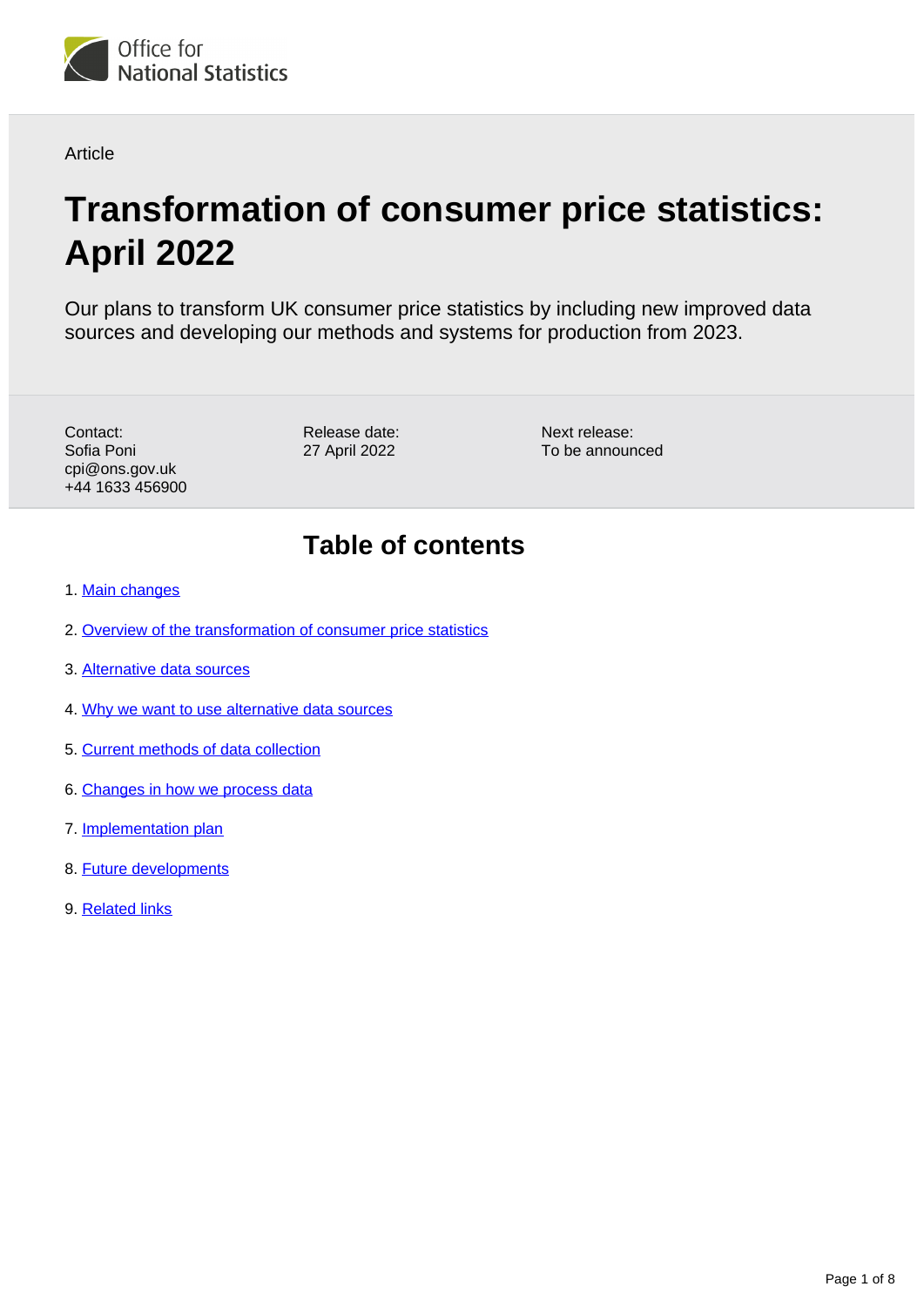## <span id="page-1-0"></span>**1 . Main changes**

- We are undertaking a programme of transformation across our consumer price statistics, including identifying new data sources, improving methods, and developing systems to improve both the Consumer Prices Index including owner occupiers' housing costs (CPIH) and the Consumer Prices Index (CPI).
- The majority of these changes will not feed through to the Retail Prices Index (RPI), which is a legacy measure of inflation; any proposed change to the RPI will go through the usual governance process – for more information, see [Appendix 2 of our Consumer Prices Indices Technical Manual, 2019.](https://www.ons.gov.uk/economy/inflationandpriceindices/methodologies/consumerpricesindicestechnicalmanual2019#appendix-2-abridged-characteristics-of-the-different-measures-of-consumer-price-inflation)
- The Office for National Statistics (ONS) currently collect most local price data from physical stores and shops; in the future, our consumer price statistics will be a mix of traditionally collected data, existing administrative data, and a variety of new data sources outlined in this article.
- These developments are part of a continuous programme of improvement; in 2023, we are prioritising the inclusion of new data and methods in rail fares and second-hand cars, because of new data availability.
- In 2024, our focus will be on groceries and private rents, building up the scale of transformation over time; our ambition is to bring in new data sources for further areas of the inflation basket, and continue to improve these statistics over the coming years.

## <span id="page-1-1"></span>**2 . Overview of the transformation of consumer price statistics**

Accurate measures of inflation play a vital role in business, government and everyday life. From rail fares to taxes and pensions, financial transactions and many other areas of our lives are regularly adjusted to reflect the change in prices over time. It is crucial to measure these changes in price as accurately as possible.

We are currently undergoing transformation across many areas of our consumer price statistics, including identifying new data sources, improving methods and developing statistical processing systems.

As part of this transformation, we are updating the way we collect and process price information to reflect our changing economy and produce more robust, timely and granular inflation statistics for businesses, individuals and government.

## <span id="page-1-2"></span>**3 . Alternative data sources**

We are introducing several new data sources to help us transform our collection. New data availability has meant we are prioritising data for rail fares and second-hand cars to be incorporated into headline statistics from early 2023.

#### **Web-provided data on second-hand cars**

The Office for National Statistics (ONS) have obtained access to data for second-hand cars from [Auto Trader,](https://www.autotrader.co.uk/) a digital automotive marketplace. This is currently the largest and most visited vehicle advertising website in the UK. The data, dating back to January 2018, are highly informative. They include variables such as: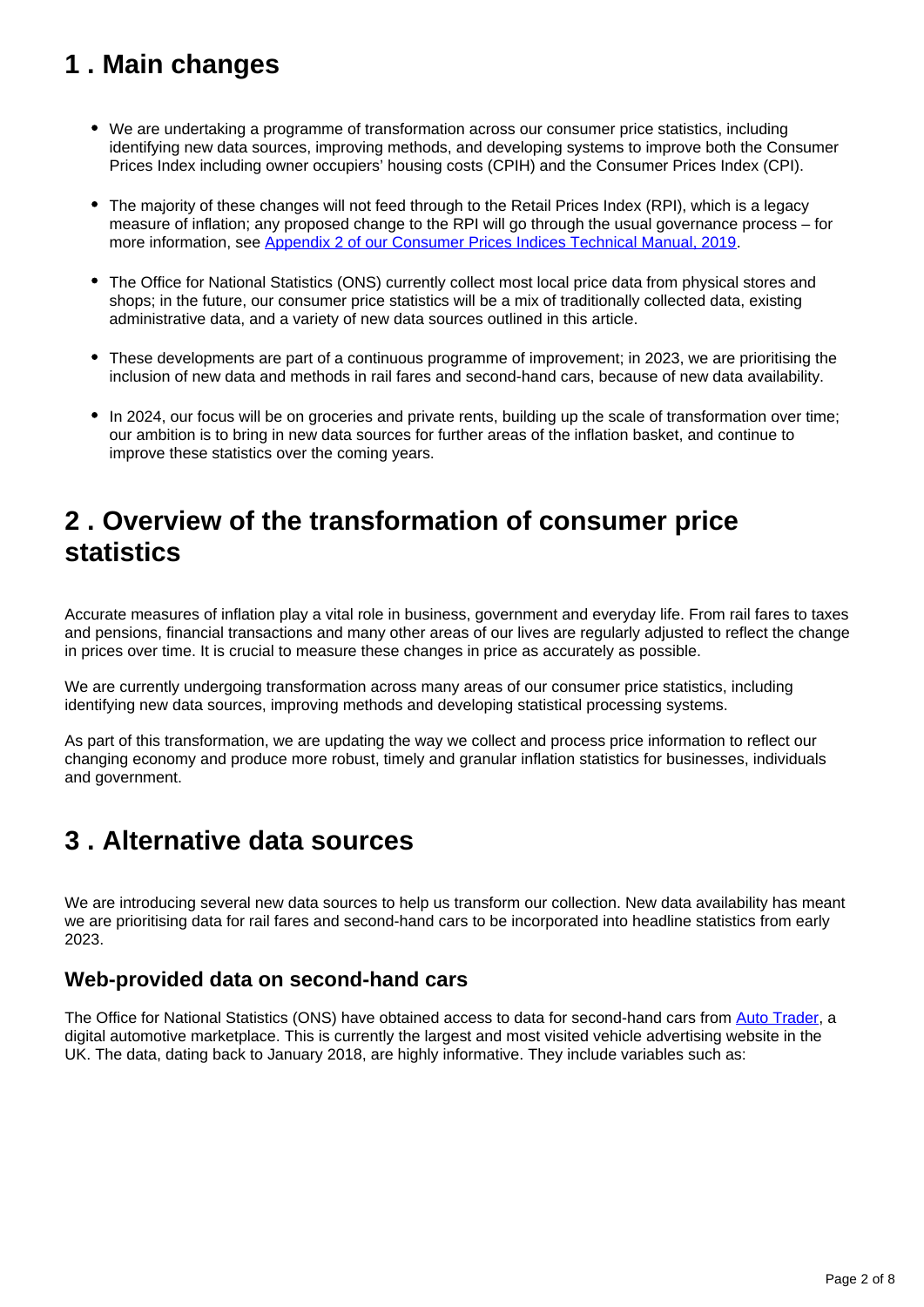- date
- advertised price
- condition
- mileage
- year of registration
- make
- model
- engine size
- fuel type

As these data are for advertised vehicle listings, they do not include explicit sales revenue information.

Currently, our prices data for second-hand cars are collected from a sample of around 35 popular car models at three different ages. This is taken from a manual of industry guide prices. Working with Auto Trader will significantly boost the price quotes we use in this area to around 400,000 per month. It will provide a richness of information that will allow for further insights into the drivers of inflation.

Second-hand cars are an area of the basket where we have witnessed significant shifts in consumer trends, particularly over the coronavirus (COVID-19) pandemic. This highlights the growing importance of using alternative data sources to enhance our coverage and understanding of this market.

#### **Transaction data on rail fares**

We have gained access to transaction-level data for rail sales in Great Britain, sourced from the rail industry's Latest Earnings Networked Nationally Overnight (LENNON) ticketing and revenue system. This is provided to us by Rail Delivery Group, dating back to January 2019. These are transaction-level data, so explicit information is available on both cost and quantity of each ticket purchased. There is also a wealth of information on pricedefining attributes, such as origin and destination station, ticket type and class.

These data cover a near-census of transactions for rail fares in Great Britain. We will be able to use approximately 30 million data points per month, to give us a much better picture of how rail fares are changing. This will include seasonality of pricing as well as accounting for different ticket types, travel classes and railcard usage. We will continue to use current methods of data collection for Northern Ireland, while we explore further data acquisition.

We will be publishing methodological research articles in June 2022 (as outlined in [Section 8](https://www.ons.gov.uk/economy/inflationandpriceindices/articles/introducingalternativedatasourcesintoconsumerpricestatistics/april2022#future-developments)). These will explain how new methods will be used to process these rail fares and second-hand cars data, and to calculate the indices.

We are also continuing to acquire data for further priority item categories, and the following data sources will feed into our transformation.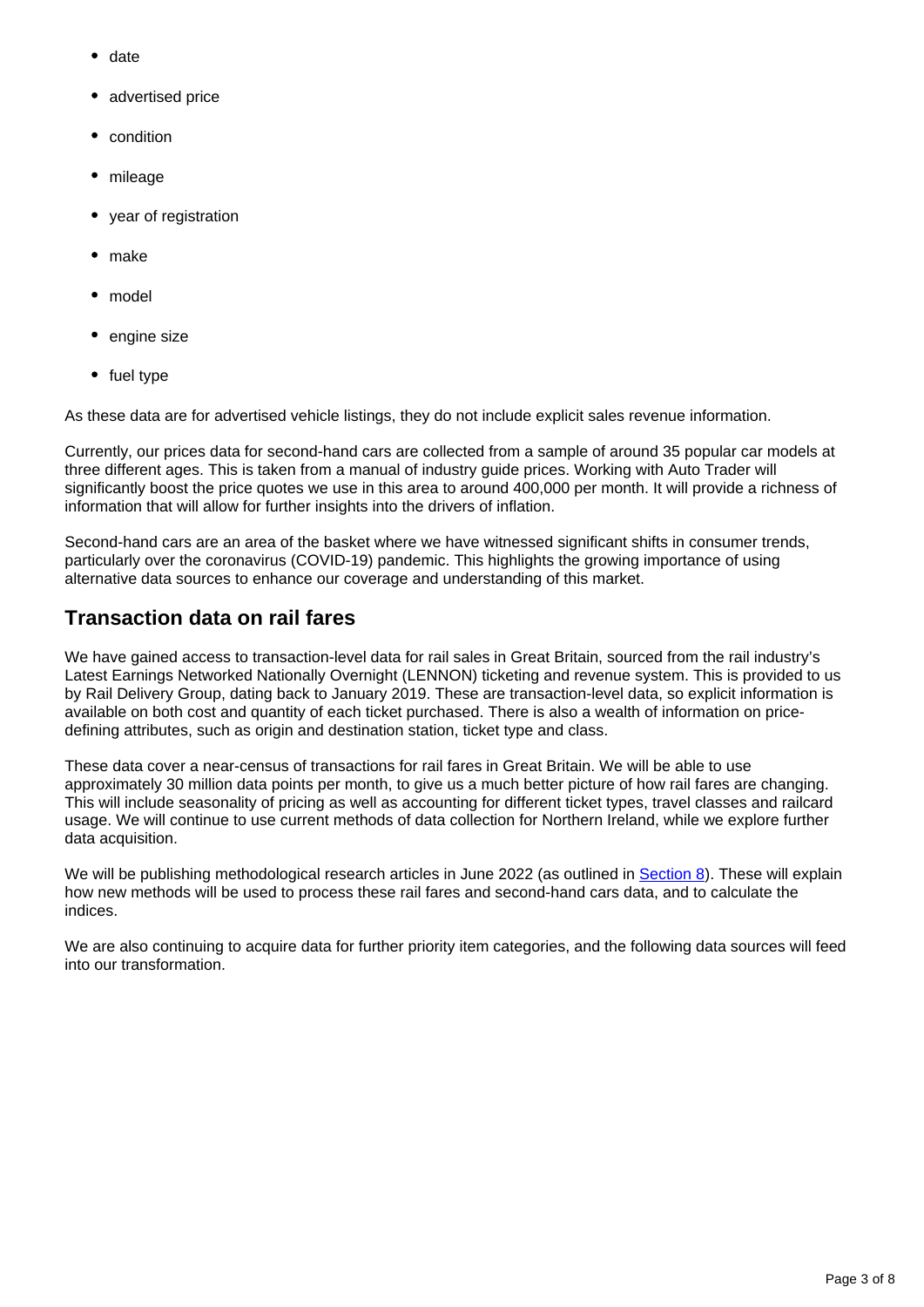### **Retail scanner data**

Scanner data are collected electronically by retailers at the point of sale by "scanning" the barcodes for individual products. They provide us with significantly more information on the quantity and type of products sold, allowing us to reflect changing consumer spending patterns more accurately.

We are in the process of obtaining billions of prices every month from the UK's leading retailers. This will improve our understanding of how prices of products, as well as the number of each product sold, are changing in the UK economy.

We have engaged directly with the UK's largest retailers to gain access to scanner data. Importantly, these data will not disclose individual purchases. Retailers will provide product sales totals for each day, week, or month (dependent on retailer) along with additional information about the products being sold. Many of these retailers, including the Co-op, are already sending us regular feeds of data at daily, weekly or monthly frequencies. Together, they account for nearly 50% of the UK grocery market. We are seeking to acquire data from additional retailers to further increase our market share coverage. More information is available in [the article about our retail](https://www.thetimes.co.uk/article/ons-to-gather-inflation-data-from-supermarket-checkout-scanners-5nzgxmm2g)  [scanner data on The Times website.](https://www.thetimes.co.uk/article/ons-to-gather-inflation-data-from-supermarket-checkout-scanners-5nzgxmm2g)

#### **Administrative data**

Administrative data are information collected by government departments and other organisations (public, private or third sector), primarily for operational reasons rather than statistical ones. They can provide greater coverage than survey data alone.

We will continue to use administrative data sources that are already currently used for some areas of the consumer basket, such as for owner occupiers' housing costs and private rents. We are now receiving rental information at a microdata level from the Valuation Office Agency, Welsh Government, Scottish Government and the Northern Ireland Housing Executive. These data are being used to develop a new series of private rental prices statistics that will feed into the Consumer Prices Index including owner occupiers' housing costs (CPIH) and the Consumer Prices Index (CPI). This is detailed in [our Private rental prices development plan, UK: updated](https://www.ons.gov.uk/peoplepopulationandcommunity/housing/articles/privaterentalpricesdevelopmentplan/updatedfebruary2022)  [February 2022.](https://www.ons.gov.uk/peoplepopulationandcommunity/housing/articles/privaterentalpricesdevelopmentplan/updatedfebruary2022)

For more information on the administrative data sources, see our **Quality assurance of administrative data used in** [consumer price inflation statistics methodology](https://www.ons.gov.uk/economy/inflationandpriceindices/methodologies/qualityassuranceofadministrativedatausedincpih), published 19 July 2017.

#### **Web-scraped data**

Web-scraped price data are collected from retailers' websites and can provide a wealth of additional product information about online prices, such as product descriptions. For example, as well as obtaining the price of a laptop, we can collect information such as random-access memory and processor speed. This helps us understand how the quality of products changes over time, an important factor when calculating inflation.

We receive web-scraped data covering areas such as clothing, electronic goods, and package holidays. As there are no historical series available for these data (unlike scanner data), we have been building up a sufficient time series and continuing research before they can be used in official measures.

### <span id="page-3-0"></span>**4 . Why we want to use alternative data sources**

Alternative data sources provide many benefits compared with our current sources, including improved product coverage, high frequency of collection, as well as potential cost savings. Scanner and transaction data provide additional information, such as expenditure per product. Web-scraped data contains a rich source of product information that is useful for things like accurate classification and determining quality.

Some types of data also have the potential to provide greater regional coverage of prices and expenditure so that we could produce additional metrics, for example, regional inflation measures. Through the richness of information that is increasingly available to us, we hope to not only improve our headline measures of inflation, but also to better inform the narrative around the drivers of inflation.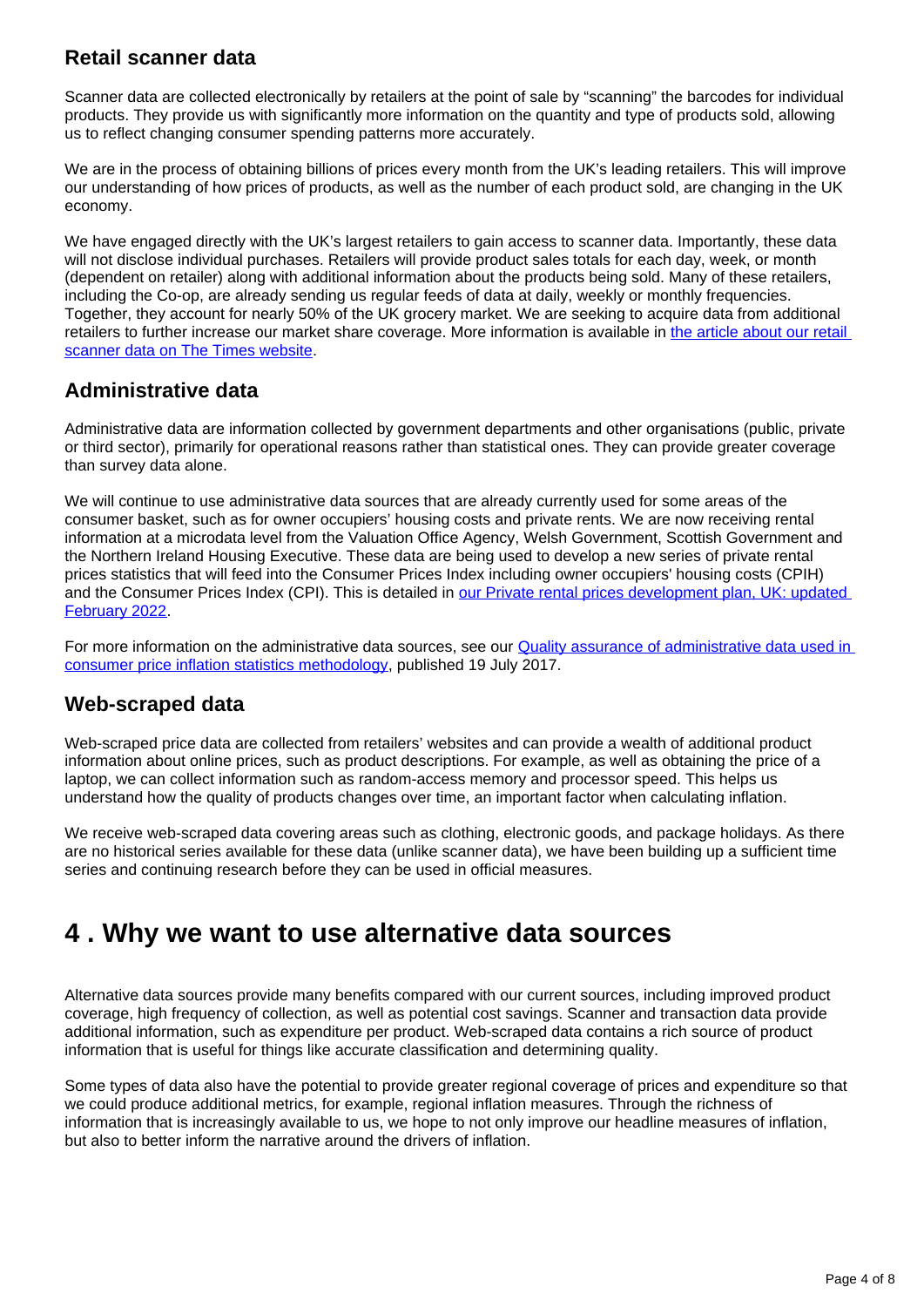## <span id="page-4-0"></span>**5 . Current methods of data collection**

We will continue to use traditionally collected price data and our existing administrative data sources in the Consumer Prices Index including owner occupiers' housing costs (CPIH) and the Consumer Prices Index (CPI). They will be used when they cannot be replaced by scanner or web-scraped data, such as for small independent shops who do not have a website.

We envisage that in the future our consumer price statistics will be a mix of traditionally collected data, existing administrative data, and the new data sources outlined in [Section 3](https://www.ons.gov.uk/economy/inflationandpriceindices/articles/introducingalternativedatasourcesintoconsumerpricestatistics/april2022#alternative-data-sources).

## <span id="page-4-1"></span>**6 . Changes in how we process data**

These new data sources will result in hundreds of millions more price quotes being processed each month. To maximise their benefit, we will also be making changes to our methodologies and systems.

For any changes in methodologies and systems we have undertaken, and will continue to undertake, extensive stakeholder engagement. We will also continue to publish our Research and developments in the transformation [of UK consumer price statistics articles series,](https://www.ons.gov.uk/economy/inflationandpriceindices/articles/researchanddevelopmentsinthetransformationofukconsumerpricestatistics/previousReleases) released biannually, and impact analyses.

## <span id="page-4-2"></span>**7 . Implementation plan**

We plan to include data from alternative sources in our headline consumer price statistics from Quarter 1 (Jan to Mar) 2023, dependent on continuous engagement with users, as outlined in [Section 8.](https://www.ons.gov.uk/economy/inflationandpriceindices/articles/introducingalternativedatasourcesintoconsumerpricestatistics/april2022#future-developments)

The first divisions we aim to include alternative data sources for in the Consumer Prices Index including owner occupiers' housing costs (CPIH) and the Consumer Prices Index (CPI) in 2023, are rail fares (classification of individual consumption by purpose COICOP 07.3) and second-hand cars (COICOP 07.1).

These will be followed by food and non-alcoholic beverages (COICOP 01), alcohol and tobacco (COICOP 02) and private rents in Quarter 1 2024 [note 1]. These divisions will be partially based on scanner, transaction and administrative data, in conjunction with traditionally collected data. More information on the redevelopment plans for private rental prices statistics can be found in our Private rental prices development plan, UK: updated [February 2022.](https://www.ons.gov.uk/peoplepopulationandcommunity/housing/articles/privaterentalpricesdevelopmentplan/updatedfebruary2022)

Throughout 2020 and 2021, we have worked on developing the systems for alternative data sources to enable research and impact analysis, alongside research into the methods needed to produce high-quality indices using these data. The results of this work have been published as part of [our Research and developments in the](https://www.ons.gov.uk/economy/inflationandpriceindices/articles/researchanddevelopmentsinthetransformationofukconsumerpricestatistics/previousReleases)  [transformation of UK consumer price statistics articles series,](https://www.ons.gov.uk/economy/inflationandpriceindices/articles/researchanddevelopmentsinthetransformationofukconsumerpricestatistics/previousReleases) released biannually, and [The redevelopment of](https://www.ons.gov.uk/peoplepopulationandcommunity/housing/articles/theredevelopmentofprivaterentalpricesstatisticsintendedmethodology/march2022)  [private rental prices statistics, intended methodology: March 2022.](https://www.ons.gov.uk/peoplepopulationandcommunity/housing/articles/theredevelopmentofprivaterentalpricesstatisticsintendedmethodology/march2022)

The next phase of the project involves the publication of aggregate research indices, using the new rail fares and second-hand cars data, as well as a range of impact analyses. The research will use the data so makes sense to keep in same sentence Following feedback from our stakeholders, we have decided on a publication schedule to allow for user scrutiny and feedback.

Our publication schedule will be as follows: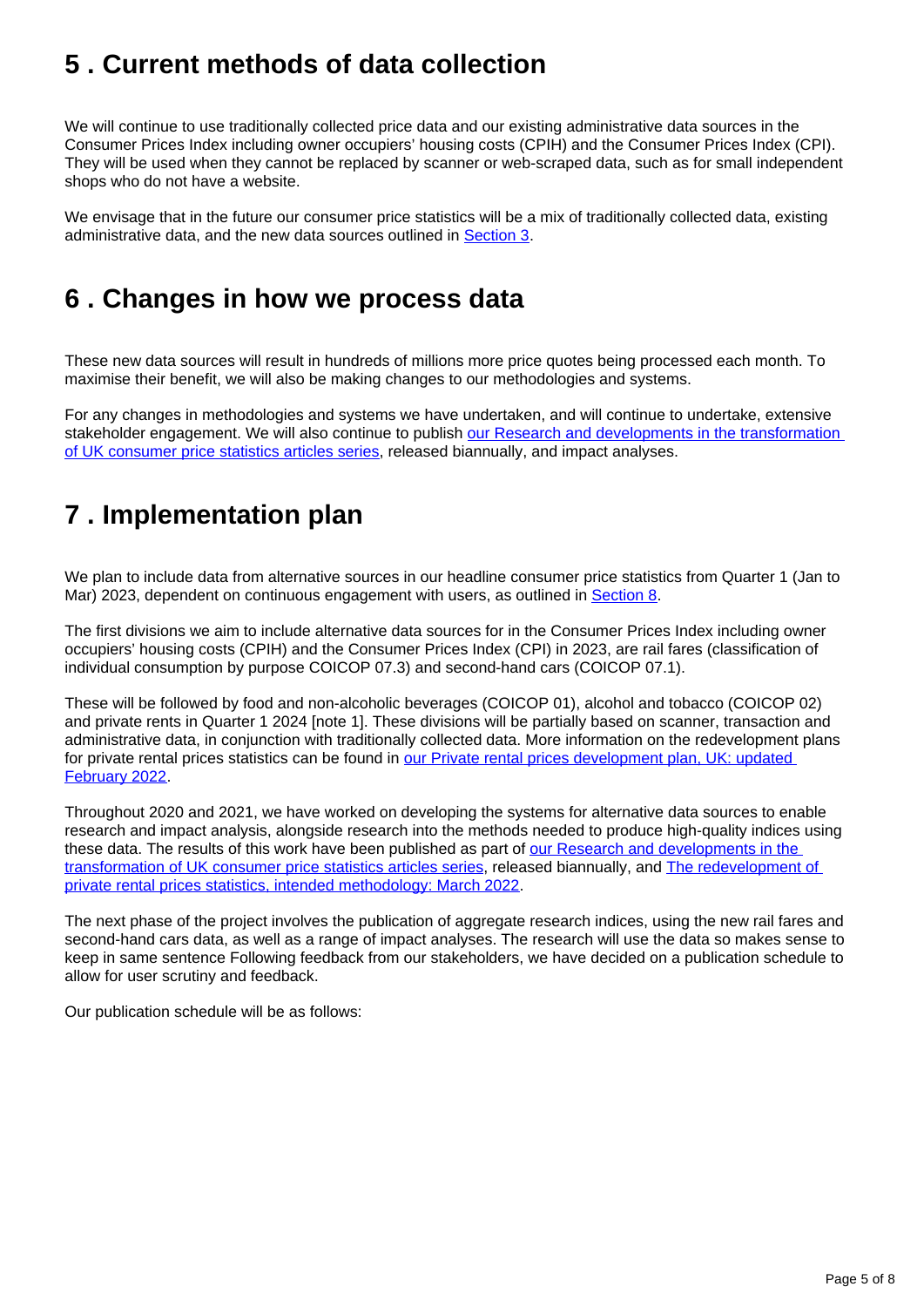- in June 2022, we will produce a set of research publications as part of our methodology series, covering our methods and price indices using the new rail fares and second-hand cars data; this will cover data up to February 2022
- in November 2022, we will produce an impact analysis and experimental statistics release, covering data up to July 2022, published following feedback from the [Advisory Panels for Consumer Prices](https://uksa.statisticsauthority.gov.uk/the-authority-board/committees/national-statisticians-advisory-committees-and-panels/advisory-panels-for-consumer-price-statistics/#:~:text=In%20June%202015%2C%20the%20UK,and%20applications%20of%20price%20indices.) in October
- in Quarter 1 2023, these new estimates will be incorporated in our Consumer price inflation, UK Statistical [bulletins.](https://www.ons.gov.uk/economy/inflationandpriceindices/bulletins/consumerpriceinflation/previousReleases)

We expect this publication model to be followed in future years. We will, however, continue to gather feedback from users on this approach and our communications from users and ensure we are best meeting user and stakeholder needs.

#### **Notes for: Implementation plan**

1. Private rental prices' statistics are used to inform the owner occupiers' housing (OOH) costs element of the Consumer Prices Index including OOH (CPIH), the Office for National Statistics' (ONS) lead measure of consumer prices inflation, as well as "actual rentals for housing" aspect of Consumer Prices Index (CPI) and CPIH.

### <span id="page-5-0"></span>**8 . Future developments**

The changes outlined are the initial stages of a continuous programme of improvement for consumer price statistics. Our ambition is to bring in new data sources for further categories and continue to improve consumer price statistics over the coming years.

Throughout each phase, we will also be liaising regularly with our [Advisory Panels for Consumer Price Statistics](https://www.statisticsauthority.gov.uk/about-the-authority/committees/advisory-panels-for-consumer-price-statistics/), our users, and the Office for Statistics Regulation. This is to ensure that our plans for consumer price inflation measurement are appropriate for improving the quality of our statistics and meeting our ongoing user requirements.

#### **Timeline**

The following timelines are subject to continued systems development, research and impact analysis to ensure the quality of our statistics, which is our priority. Decisions will be made through continuous engagement with our stakeholders. The timelines are as follows: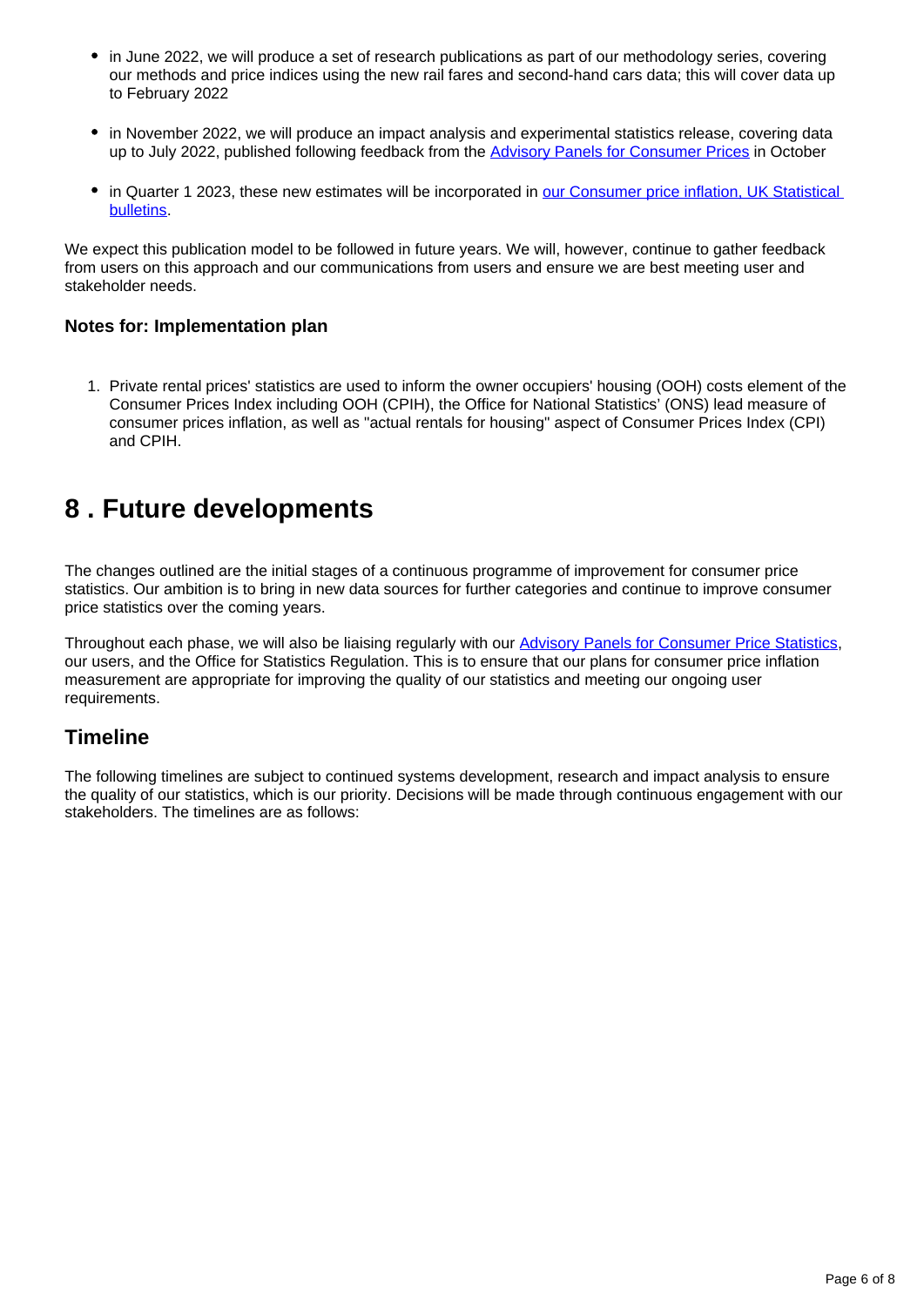- 2020: continued research into the methods required to process alternative data sources
- 2020 to 2021: development of systems for processing alternative and traditional data sources
- 2021: application of methods and impact analyses for priority items
- 2022: recommendations of methods for each item and data source and stakeholder engagement
- June 2022: publication of methods papers and research estimates of the Consumer Prices Index including owner occupiers' housing costs (CPIH) and the Consumer Price Index (CPI), incorporating alternative data sources for rail fares and second-hand cars
- November 2022: publication of final experimental estimates and impact analysis of using alternative data sources for rail fares and second-hand cars in CPIH and CPI
- 2022: continued research and application of methods, systems development, and impact analyses for additional priority items
- Quarter 1 (Jan to Mar) 2023: alternative data sources for rail fares and second-hand cars used in headline aggregate measures of consumer price statistics
- June 2023: publication of methods papers and research estimates of CPIH and CPI, incorporating alternative data sources for food and non-alcoholic beverages, alcohol and tobacco, and private rents
- November 2023: publication of final experimental estimates and impact analysis of using alternative data sources for food and non-alcoholic beverages, alcohol and tobacco, and private rents in CPIH and CPI
- Quarter 1 2024: alternative data sources for food and non-alcoholic beverages, alcohol and tobacco, and private rents used in headline aggregate measures of consumer price statistics
- 2025 and beyond: rolling programme of improvements for the use of alternative data sources, including the use of additional data in a category, the roll-out of alternative data sources for new item categories, and the methodological and systems improvements required for the use of alternative data sources